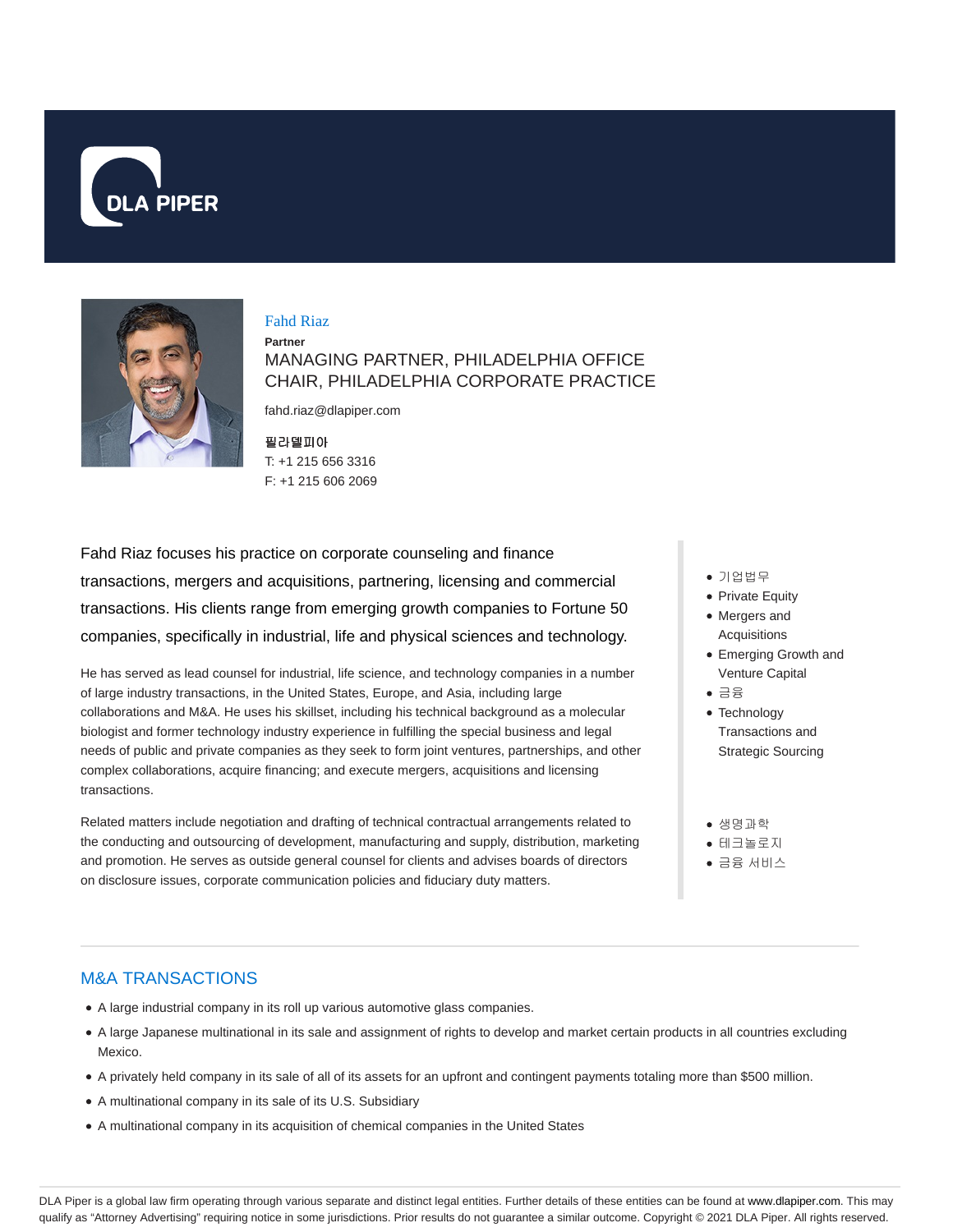- A company in its sale to private equity for over \$500 million
- Sale of carbon recapture company to a multinational company
- Indian-based company in its acquisition of an energy facility in the United States

### PARTNERING (INCLUDES LICENSING, COLLABORATION, CO-DEVELOPMENT, AND COMMERCIALIZATION)

- U.S. publicly traded company in a multinational license agreement with a Chinese company with a value of over \$1 billion in milestone and royalty payments
- Ivy League university in its Research and Development, Collaboration, License and Option Agreement with a multinational company with a value of \$2 billion
- Japanese pharmaceutical company in a license agreement with a German multinational company
- U.S. pharmaceutical company in its License and Asset Purchase Agreement with a Swiss multinational
- U.S. company in its licensing transaction with a Canadian company to commercialize its products in Canada
- Japanese company in its \$320 million collaboration and development with U.S. multinational company
- Multinational company in its up to \$440 million Collaboration Agreement with a competitor for the development and commercialization of three products
- U.S. agriculture company in its development and commercialization of certain of its products in Europe by a French company providing 41 Million Euros in upfront and milestone payments
- U.S. publicly traded company in its royalty monetization deals with another U.S. publicly traded company

### GENERAL CORPORATE

- U.S. publicly traded company in relation to its various research, development and manufacturing agreements
- Global pharmaceutical corporation in connection with numerous clinical study agreements
- U.S. pharmaceutical corporation regarding high-volume clinical study agreements and drafting standard clinical trial documentation
- U.S. publicly traded company in its development of its multinational manufacturing supply chain, including negotiation of its manufacturing and supply agreements with Italian, Japanese, and U.S.-based manufacturing companies
- U.S. publicly traded company in relation to its various research, development and manufacturing agreements
- Ivy League university and various national and global companies in drafting and development of their corporate and commercial form agreements
- Various companies in their corporate development process from formation through public offering and capital markets transactions

#### 자격

## 자격

- Massachusetts
- Michigan
- New York
- Pennsylvania

#### 경력

Prior to joining DLA Piper, Fahd was a partner at an international law firm. Before attending law school, Fahd was a researcher and worked in the technology industry.

## 수상

DLA Piper is a global law firm operating through various separate and distinct legal entities. Further details of these entities can be found at www.dlapiper.com. This may qualify as "Attorney Advertising" requiring notice in some jurisdictions. Prior results do not guarantee a similar outcome. Copyright © 2021 DLA Piper. All rights reserved.